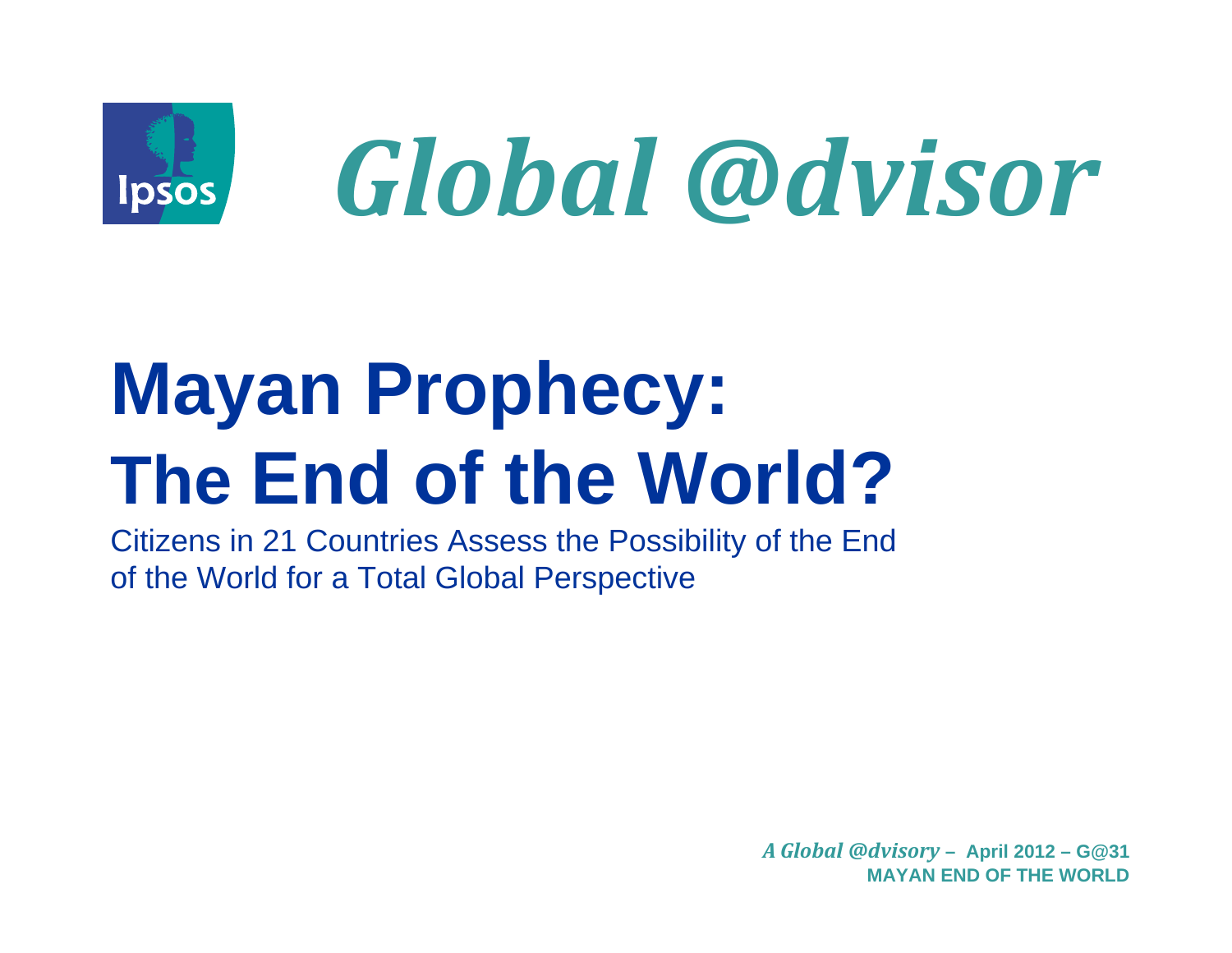

### These are the findings of the Global @dvisor Wave 31 (G@31), an Ipsos survey conducted between March 6th and March 20th, 2012

### **SURVEY METHOD**

 $\cdot$  The survey instrument is conducted monthly in 21 countries around the world via the Ipsos Online Panel system. This month, fielding took place in 26 countries

#### **COUNTRIES**

• The countries reporting herein are Argentina, Australia. Belgium, Canada, China, France, Germany, Great Britain, Hungary, Indonesia, Italy, Japan, Mexico, Poland, Russia, South Africa, South Korea, Spain, Sweden, Turkey and the United States of America.

• For the results of the survey presented herein, an international sample of 16,262 adults age 18-64 in the US and Canada, and age 16-64 in all other countries, were interviewed, Approximately 1000+ individuals participated on a country by country basis via the Ipsos Online Panel with the exception of Argentina, Belgium, Indonesia, Mexico, Poland Russia, South Africa South Korea, Sweden and Turkey, where each have a sample approximately 500+.

**SAMPLE** 

#### **WEIGHTING**

• Weighting was then employed to balance demographics and ensure that the sample's composition reflects that of the adult population according to the most recent country Census data, and to provide results intended to approximate the sample universe. A survey with an unweighted probability sample of this size and a 100% response rate would have an estimated margin of error of +/-3.1 percentage points for a sample of 1,000 and an estimated margin of error of +/-4.5 percentage points 19 times out of 20 per country of what the results would have been had the entire population of adults in that country had been polled. All sample surveys and polls may be subject to other sources of error, including, but not limited to coverage error. and measurement error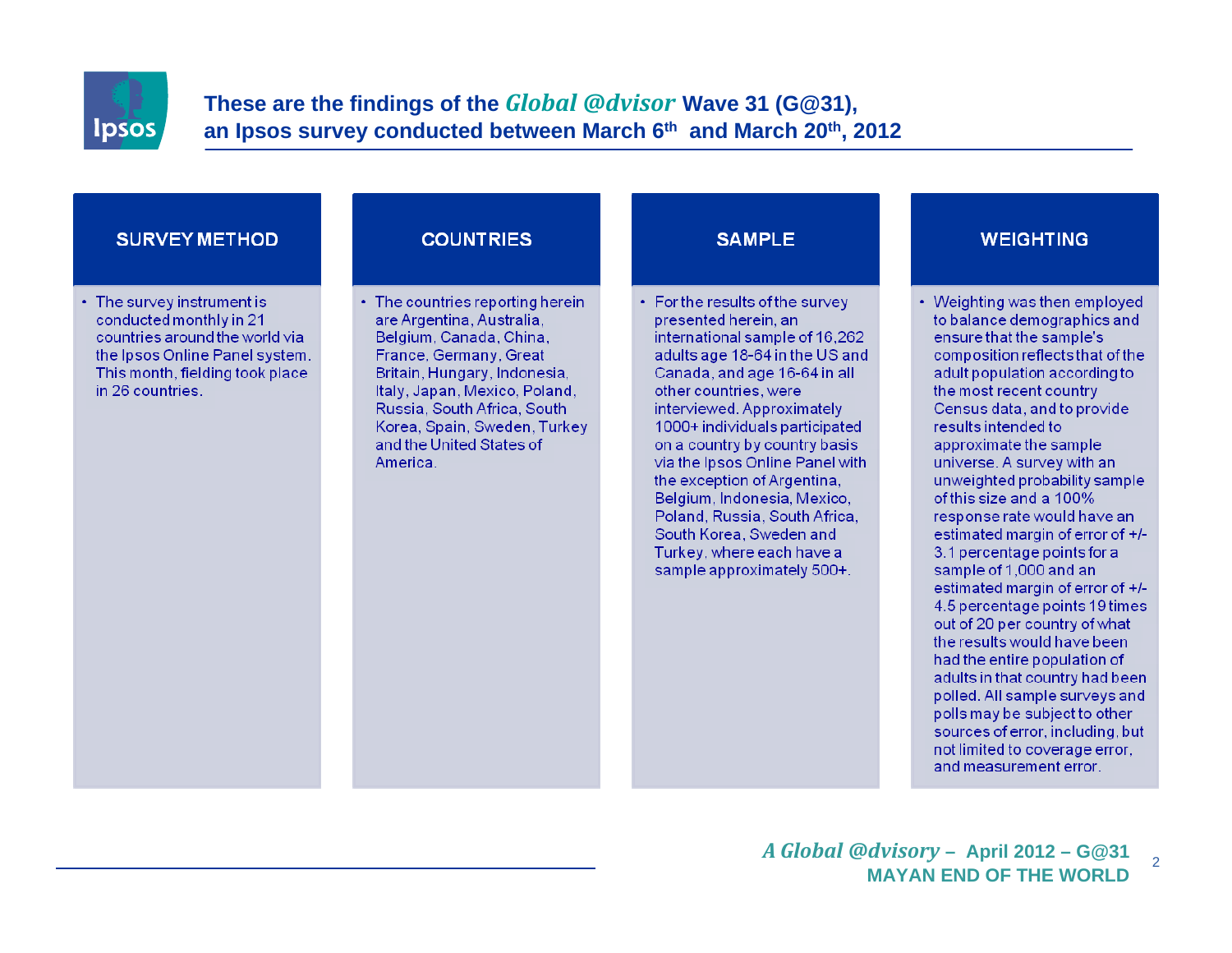

# **DETAILED FINDINGS**

A Global @dvisory - April 2012 - G@31  $\overline{3}$ **MAYAN END OF THE WORLD**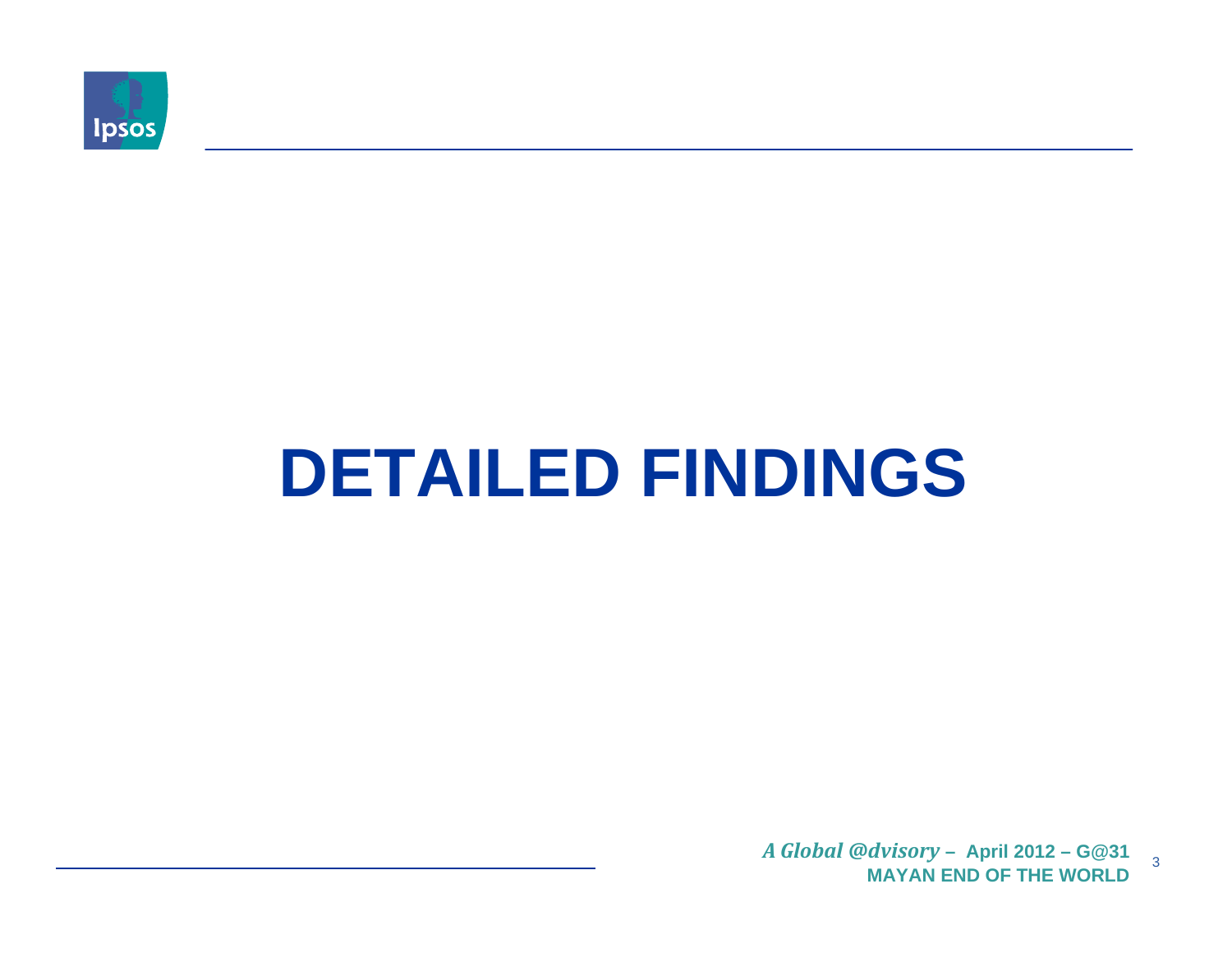

## **To what extent do you agree or disagree with the following statements?**

- **I believe the world will come to an end during my lifetime**
- **The Mayan calendar, which some say 'ends' in 2012, marks the end of the world**
- **I have been experiencing anxiety or fear because the world is going to end in 2012**
- **I** believe the world will come to an end during the calendar year of 2012
	- Strongly agree
	- Somewhat agree
	- Somewhat disagree
	- Strongly disagree

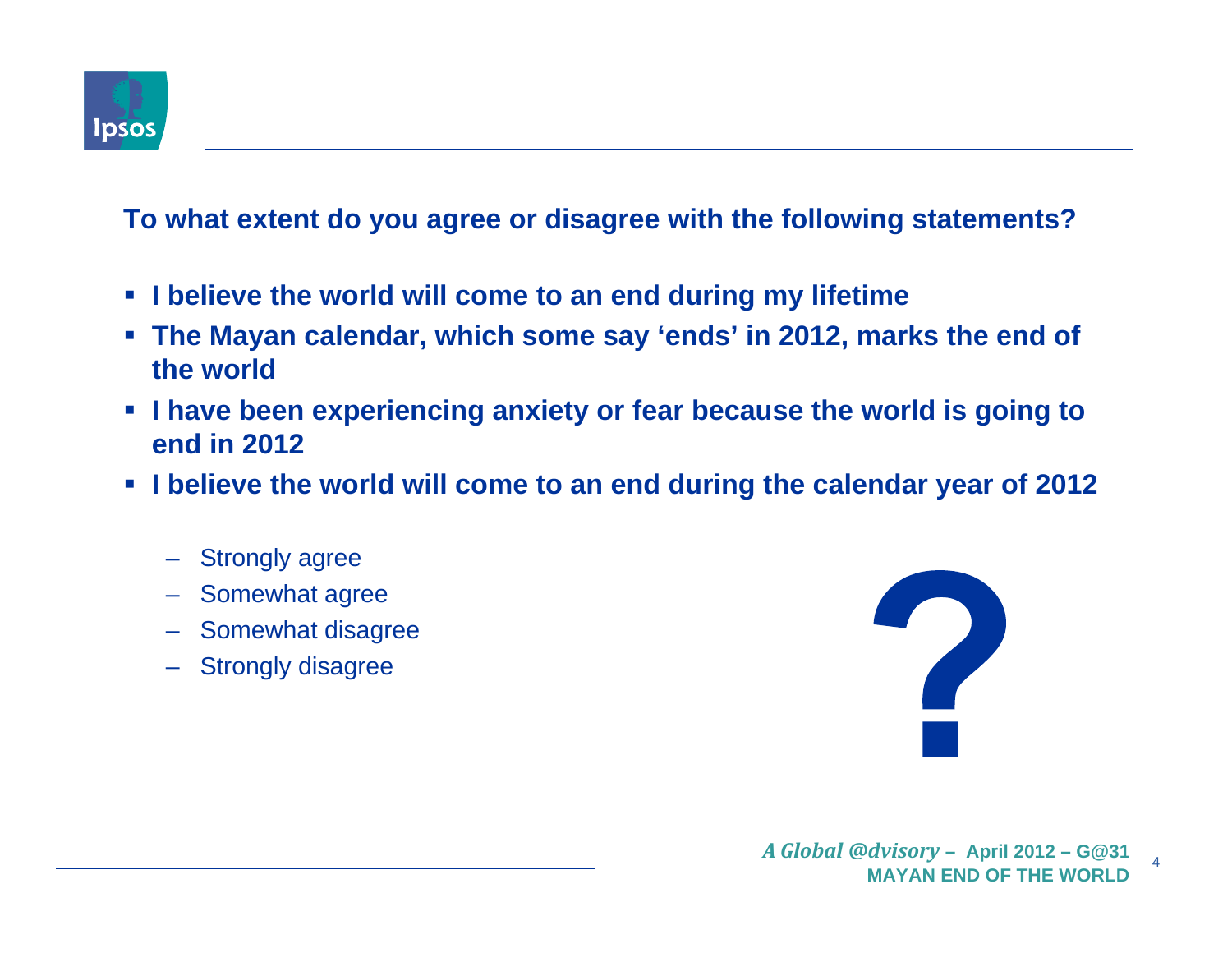**Ipsos** 

## **Global Summary**



5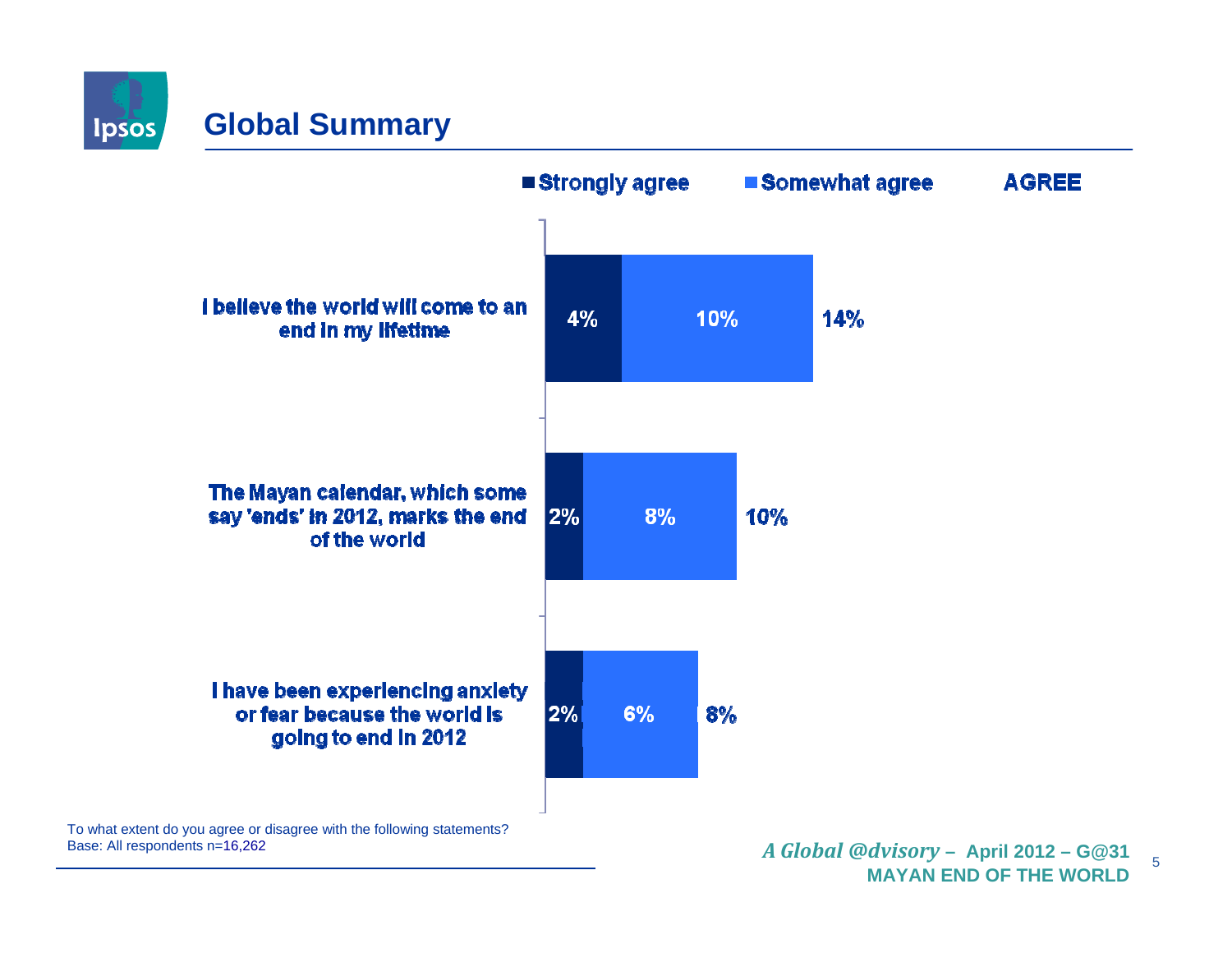

## **I believe the world will come to an end during my lifetime**

|                      | ■ Strongly agree |     |     | ■ Somewhat agree |     |     | <b>AGREE</b> |
|----------------------|------------------|-----|-----|------------------|-----|-----|--------------|
| <b>Total</b>         | 4%               | 10% | 14% |                  |     |     |              |
| <b>Turkey</b>        | 10%              |     | 12% |                  |     | 22% |              |
| <b>United States</b> | 6%               |     | 15% |                  |     | 22% |              |
| <b>South Africa</b>  | 7%               |     | 15% |                  |     | 21% |              |
| <b>Argentina</b>     | 9%               |     | 10% |                  | 19% |     |              |
| <b>Mexico</b>        | 8%               |     | 11% |                  | 19% |     |              |
| Indonesia            | 7%               |     | 12% |                  | 19% |     |              |
| <b>Poland</b>        | 5%               | 11% |     | 16%              |     |     |              |
| <b>China</b>         | 4%               | 12% |     | 16%              |     |     |              |
| Japan                | 3%               | 13% |     | 16%              |     |     |              |
| <b>Hungary</b>       | 3%               | 10% | 14% |                  |     |     |              |
| <b>Russia</b>        | 6%               | 7%  | 13% |                  |     |     |              |
| <b>Germany</b>       | 5%               | 7%  | 13% |                  |     |     |              |
| <b>Australia</b>     | 3%               | 11% | 13% |                  |     |     |              |
| <b>South Korea</b>   | 3%               | 9%  | 13% |                  |     |     |              |
| <b>Italy</b>         | 4%               | 8%  | 12% |                  |     |     |              |
| Canada               | 3%               | 9%  | 12% |                  |     |     |              |
| <b>Spain</b>         | 3%               | 9%  | 12% |                  |     |     |              |
| <b>Sweden</b>        | 4%               | 7%  | 11% |                  |     |     |              |
| <b>Great Britain</b> | 2%<br>6%         | 8%  |     |                  |     |     |              |
| <b>Belgium</b>       | 2%<br>5%         | 7%  |     |                  |     |     |              |
| <b>France</b>        | 1% 5%            | 6%  |     |                  |     |     |              |

 *<sup>A</sup> Global @dvisory* **– April 2012 – G@31** EM1\_2. [I believe the world will come to an end during my lifetime] To what extent do you agree or disagree with the following statements?

Base: All respondents n=16,262

6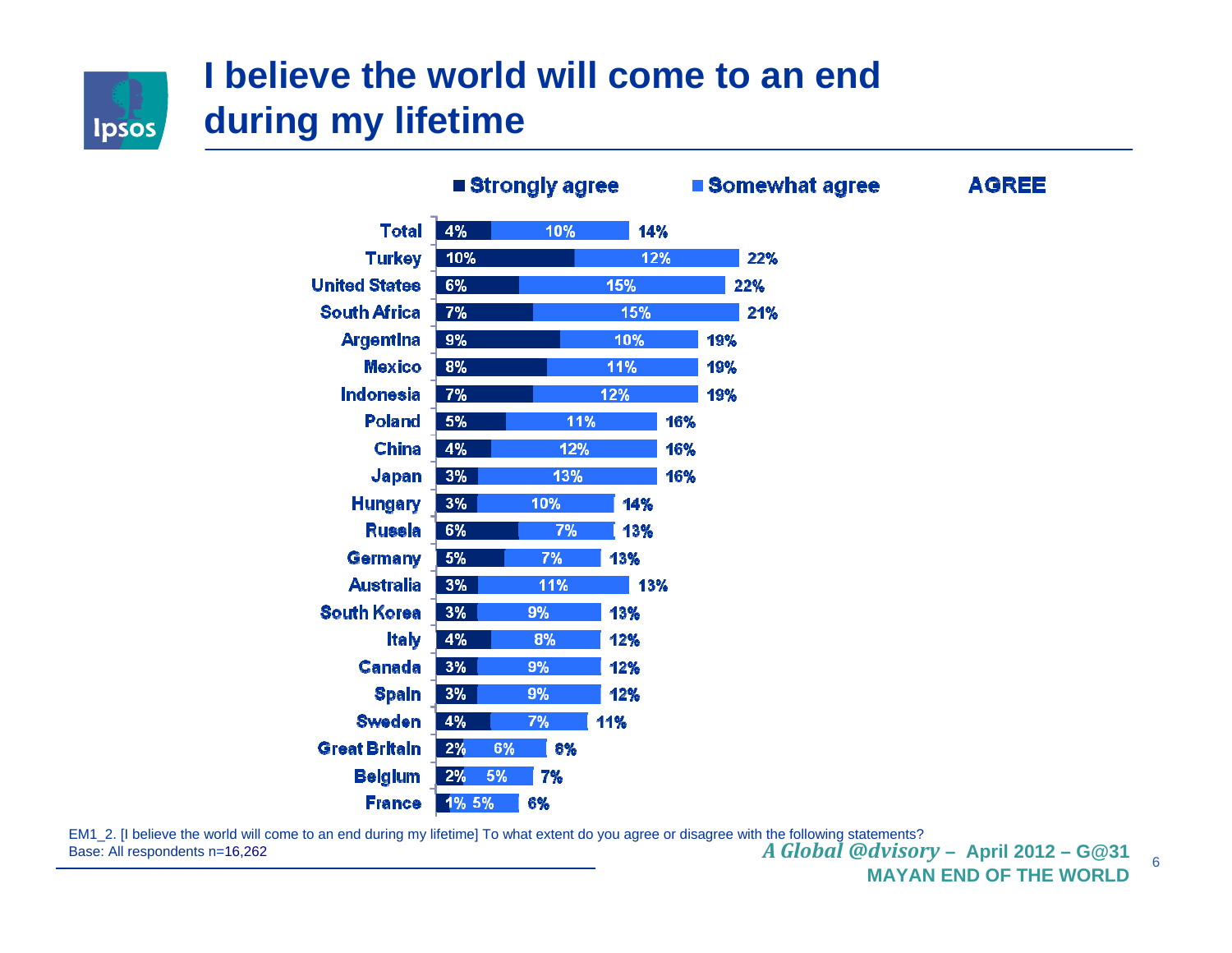

## **The Mayan calendar, which some say 'ends' in 2012, marks the end of the world**

|                      |       | ■ Strongly agree |           | <b>Somewhat agree</b> |  |
|----------------------|-------|------------------|-----------|-----------------------|--|
| <b>Total</b>         | 2%    | 8%               | 10%       |                       |  |
| China                | 5%    |                  | 15%       | 20%                   |  |
| <b>Turkey</b>        | 6%    |                  | 7%<br>13% |                       |  |
| <b>Russia</b>        | 3%    | 10%              | 13%       |                       |  |
| <b>Mexico</b>        | 2%    | 11%              | 13%       |                       |  |
| <b>South Korea</b>   | 1%    | 12%              | 13%       |                       |  |
| Japan                | 1%    | 11%              | 13%       |                       |  |
| <b>United States</b> | 4%    | 9%               | 12%       |                       |  |
| <b>Argentina</b>     | 4%    | 7%               | 12%       |                       |  |
| <b>Hungary</b>       | 3%    | 9%               | 12%       |                       |  |
| Poland               | 3%    | 9%               | 12%       |                       |  |
| <b>Sweden</b>        | 3%    | 8%               | 11%       |                       |  |
| <b>France</b>        | 2%    | 8%               | 10%       |                       |  |
| <b>Spain</b>         | 2%    | 8%               | 10%       |                       |  |
| <b>Belgium</b>       | 3%    | 6%               | 9%        |                       |  |
| <b>Canada</b>        | 2%    | 8%               | 9%        |                       |  |
| <b>Australla</b>     | 1%    | 8%               | 9%        |                       |  |
| <b>Italy</b>         | 2%    | 5%<br>7%         |           |                       |  |
| <b>South Africa</b>  | 2%    | 5%<br>7%         |           |                       |  |
| <b>Great Britain</b> | 1%    | 6%<br>7%         |           |                       |  |
| <b>Indonesia</b>     | 2% 3% | 4%               |           |                       |  |
| Germany              | 1%%   | 4%               |           |                       |  |

**AGREE** 

 *<sup>A</sup> Global @dvisory* **– April 2012 – G@31** EM1\_3. [The Mayan calendar, which some say 'ends' in 2012, marks the end of the world] To what extent do you agree or disagree with the following statements? Base: All respondents n=16,262

**MAYAN END OF THE WORLD**

7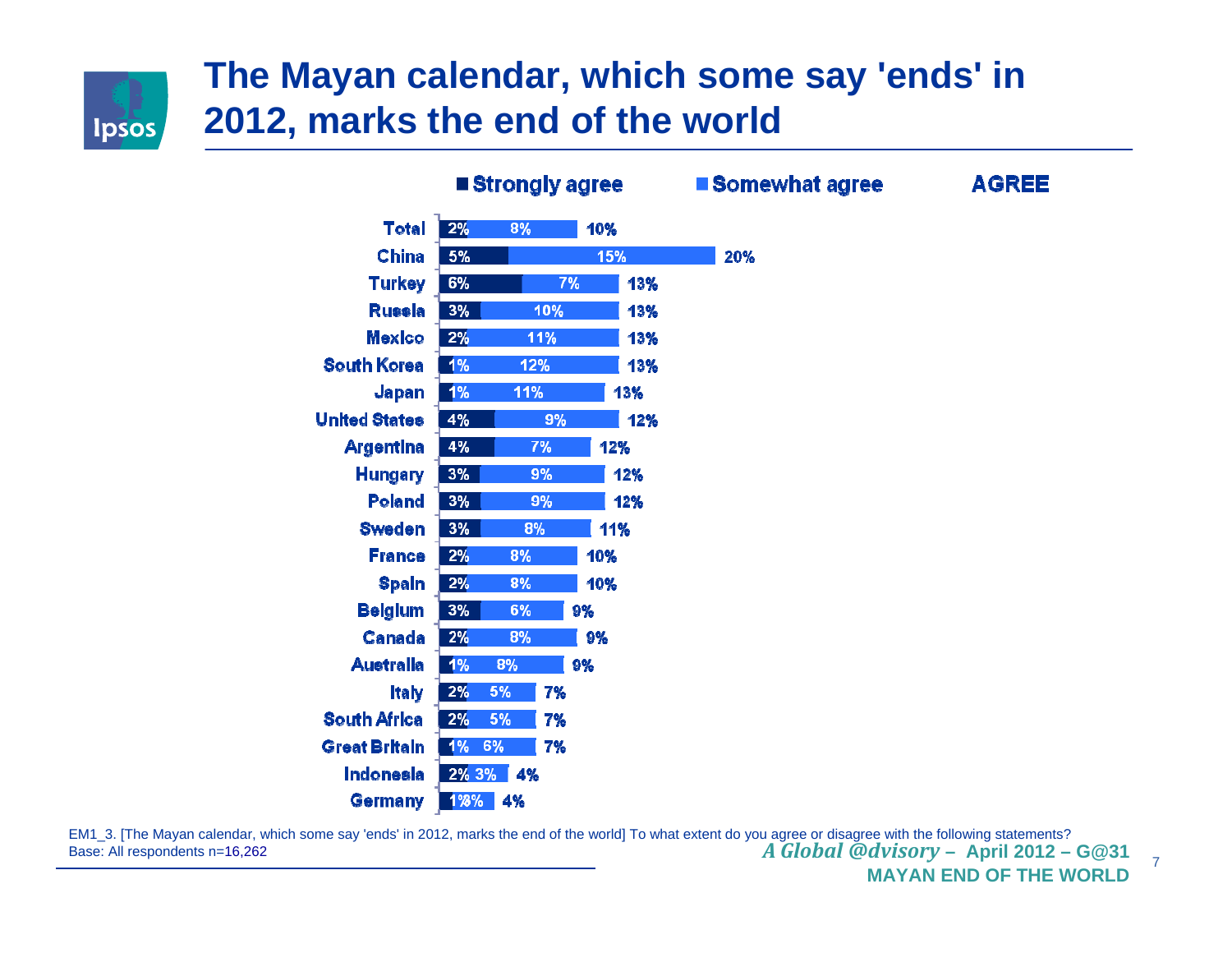

# **I have been experiencing anxiety or fear because the world is going to end in 2012**

**E Chronoly Anno** 

|                      | ∎əuvnyıy ayı <del>cc</del> |    |    |     |  |  |
|----------------------|----------------------------|----|----|-----|--|--|
| <b>Total</b>         | 2%                         | 6% | 8% |     |  |  |
| <b>Russia</b>        | 5%                         |    | 9% |     |  |  |
| Poland               | 5%                         |    | 8% | 13  |  |  |
| China                | 3%                         |    | 9% | 12% |  |  |
| <b>Turkey</b>        | 6%                         |    | 5% | 11% |  |  |
| Japan                | 1%                         | 9% |    | 11% |  |  |
| <b>Sweden</b>        | 5%                         |    | 5% | 9%  |  |  |
| <b>United States</b> | 2%                         | 7% |    | 9%  |  |  |
| <b>Hungary</b>       | 3%                         | 5% | 8% |     |  |  |
| ltaly                | 3%                         | 5% | 8% |     |  |  |
| <b>South Korea</b>   | 1%                         | 7% | 8% |     |  |  |
| <b>Argentina</b>     | 3%                         | 5% | 7% |     |  |  |
| <b>Mexico</b>        | 2%                         | 5% | 7% |     |  |  |
| <b>Spain</b>         | 1%                         | 6% | 7% |     |  |  |
| <b>Belgium</b>       | 2%                         | 4% | 6% |     |  |  |
| <b>France</b>        | 2%                         | 4% | 6% |     |  |  |
| Indonesia            | 2%                         | 4% | 6% |     |  |  |
| <b>South Africa</b>  | 2%                         | 4% | 6% |     |  |  |
| Canada               | 1% 5%                      |    | 5% |     |  |  |
| <b>Australia</b>     | 1%4%                       |    | 5% |     |  |  |
| Germany              | 1%4%                       |    | 5% |     |  |  |
| <b>Great Britain</b> | $1\%$ %<br>4%              |    |    |     |  |  |

■ Somewhat agree **AGREE**  $14%$ 3%

 *<sup>A</sup> Global @dvisory* **– April 2012 – G@31** EM1\_4. [I have been experiencing anxiety or fear because the world is going to end in 2012] To what extent do you agree or disagree with the following statements? Base: All respondents n=16,262

**MAYAN END OF THE WORLD**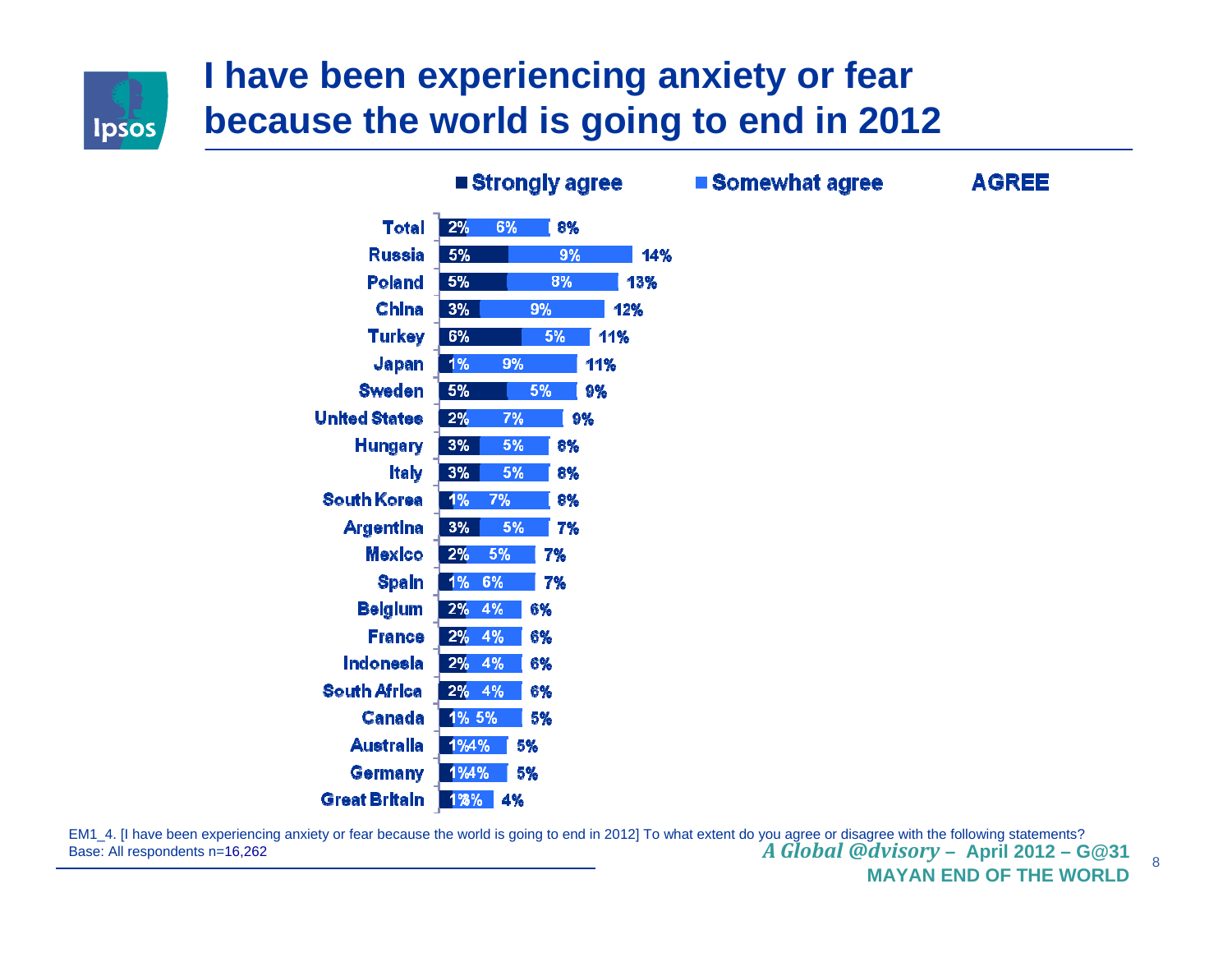

- $\mathcal{C}$  Ipsos is an independent market research company controlled and managed by research professionals. Founded in France in 1975, Ipsos has grown into a worldwide research group with a strong presence in all key markets. In October 2011 Ipsos completed the acquisition of Synovate. The combination forms the world's third largest market research company.
- With offices in 84 countries, Ipsos delivers insightful expertise across six research specializations: advertising, customer loyalty, marketing, media, public affairs research, and survey management. Ipsos researchers assess market potential and interpret market trends. They develop and build brands. They help clients build longterm relationships with their customers. They test advertising and study audience responses to various media. They measure public opinion around the globe.
- **If** Ipsos has been listed on the Paris Stock Exchange since 1999 and generated global revenues of  $\epsilon$ 1.14 billion (\$1.6 billion U.S.) in 2010.
- Visit www.ipsos-na.com to learn more about Ipsos' offerings and capabilities.